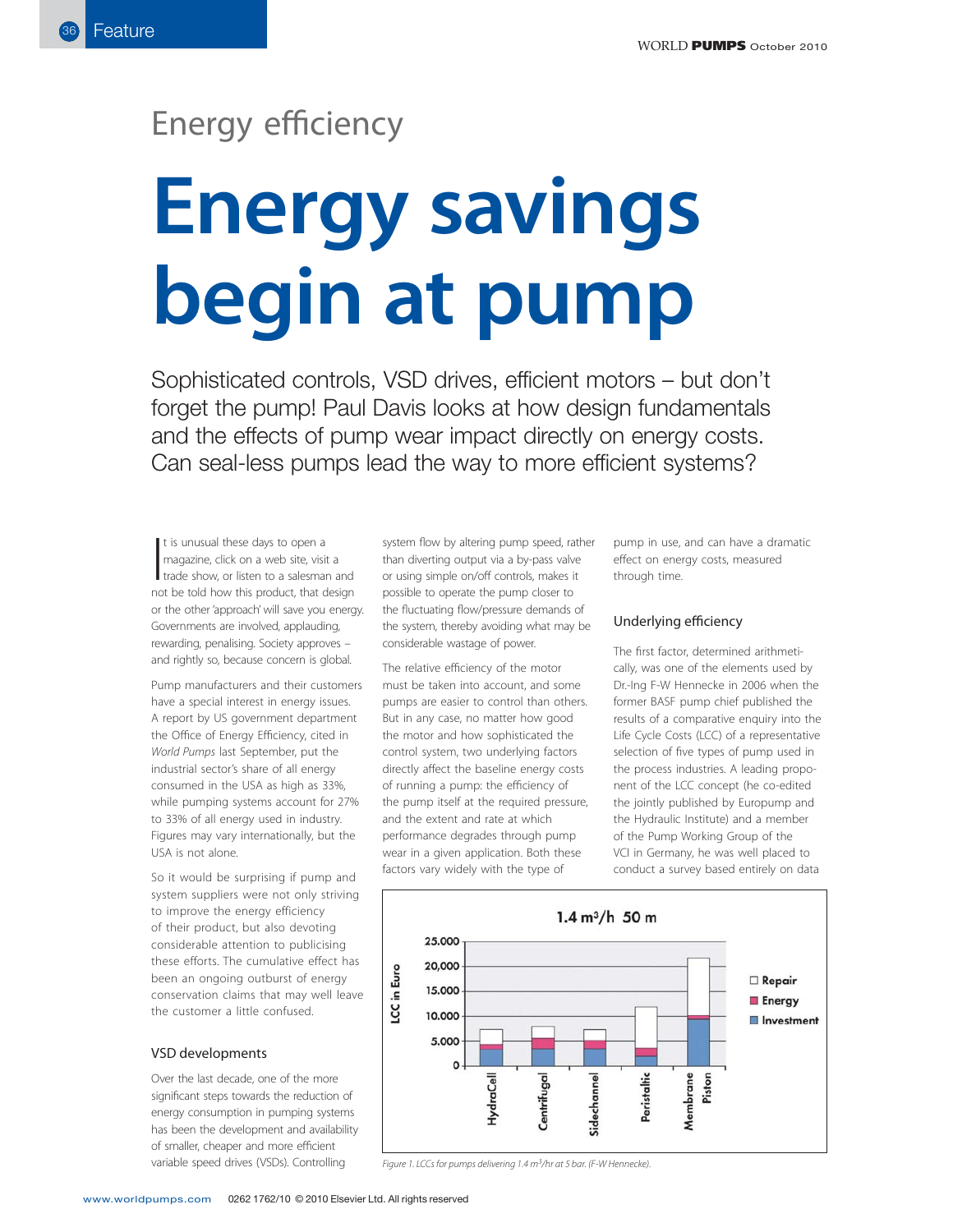



Figure 2. LCCs for pumps delivering 4.2 m3/hr at various pressures. (F-W Hennecke).

supplied by the manufacturers themselves – five companies, each chosen as a leading producer of a particular type of pump.

The types considered were the centrifugal pump, the sidechannel pump, the peristaltic pump, the membrane piston pump and the Hydra-Cell pump – each of these being generically different from other types of pump.

## Measuring LCC

LCC, accepted as the true cost of owning and operating a pump, must historically include every element from purchase to

scrapping, but in a general comparison of costs for pump types, some factors must be excluded as less useful, being common to all types or dependent on individual circumstances. The significant elements for purposes of type comparison in this survey were purchase cost, maintenance/repair costs and the cost of energy.

Operating values were invited for each pump type to match specified flow rates from 1 m<sup>3</sup>/ hr to 8 m<sup>3</sup>/hr and an assumed duty cycle of 4000 hrs/yr. In each case, LCC was calculated for working at specific pressures from 5 to 100 bar. For higher pressure applications,

Figure 3. Pump type comparison example – the effect of pressure variation.

Dr Hennecke took into account only the membrane piston pump and the Hydra-Cell, both of which could be classified more generally as reciprocating positive displacement pumps – though with distinct differences. The other types in the cost survey 'could not usefully be considered' for working at pressures above 10 bar. He also noted that in practice not all the pump types were suited for operation in all circumstances. Limiting factors would include temperature, solid content,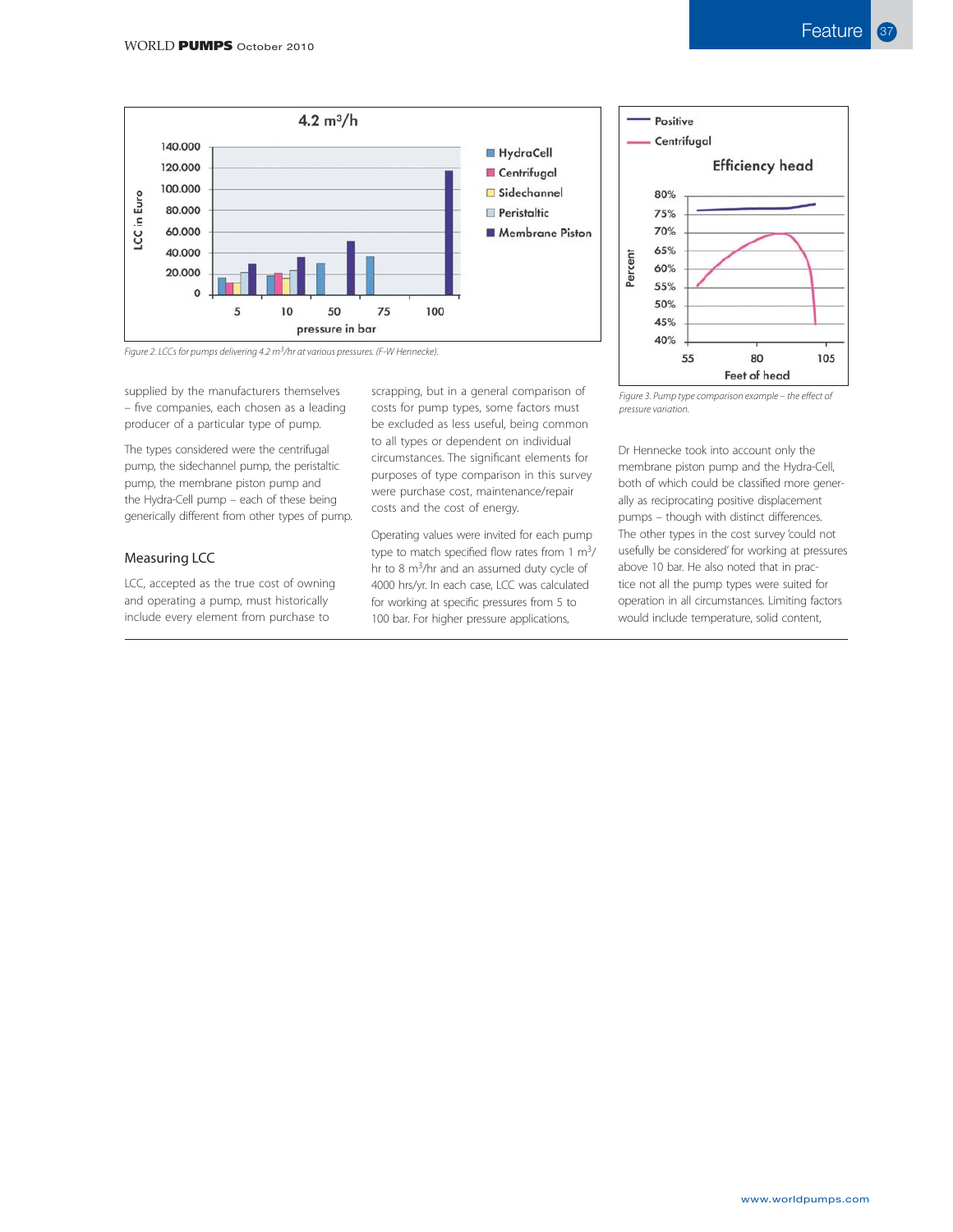

Figure 4. Seal leaks lower efficiency and waste power. (Water treatment plant, Seonam).



Figure 5. Installing seal-less Hydra-Cell pumps removed leak problem and halved energy use at Seonam.

hazardous fluids and pump pulsation – all excluded for purposes of the survey.

The bar chart in Figure 1 summarises the LCC comparison costs for pumps delivering  $1.4 \text{ m}^3$ / hr at 50 m head (5 bar), while Figure 2 shows the overall LCC findings for the same pump types delivering 4.2  $m^3/hr$ .

Energy costs in the Hennecke survey were based on manufacturers' pump specifications, related to horsepower requirements at specific operating levels. They therefore reflect pump efficiencies. It will be seen that at low pressure and flow, the LCCs for centrifugal, side-channel and Hydra-Cell pumps were broadly similar, though the energy cost figures indicated that the latter had some advantage in mechanical efficiency. Hennecke's results for higher flows at the same low pressure bore this out. But at all flow rates, the effect of operating at higher pressures was to increase energy cost differentials.

The investigation confirmed an important principle: namely that the life cycle costs of pump ownership, and within that the energy cost, do vary significantly with the type of pump used. That still applies in 2010, when energy is a bigger factor than ever before.

#### Pump comparisons

In broad terms, positive displacement pumps are capable of higher efficiency levels than are centrifugal pumps. They are also more flexible, being relatively unaffected by changes in fluid viscosity or operating pressure (see Figure 3). The typical efficiency curve for a centrifugal pump shows why, to restrict energy consumption, it is important to avoid deviation to left or right and restrict operation to the centre section of the curve. In practice this may be difficult to achieve.

Dr Henneke was concerned with LCC (not just energy cost) and his sampling leaves out several types of positive displacement indus-

**Table 1. Example of energy-use differences between PD pumps at higher pressures, screw pump v. Hyrdra-Cell.**

| <b>Flow rate</b>                                                                                                                                | <b>Discharge</b> | kW power used     |                        | % Saving  |  |  |
|-------------------------------------------------------------------------------------------------------------------------------------------------|------------------|-------------------|------------------------|-----------|--|--|
| (I/min)                                                                                                                                         | pressure (bar)   | <b>Screw pump</b> | <b>Hydra-Cell pump</b> | in energy |  |  |
| 29                                                                                                                                              | 70               | 8.3               | 4.2                    | 49%       |  |  |
| 4                                                                                                                                               | 80               | 2.8               | 0.7                    | 75%       |  |  |
| 118                                                                                                                                             | 80               | 34.5              | 19.5                   | 43%       |  |  |
| Efficiencies are from manufacturer's published data sheets. Efficiencies are stated for emulsions, kinematic viscosity of 1 mm <sup>2</sup> /s. |                  |                   |                        |           |  |  |

# **Table 2. Reducing energy costs by pump selection. Centrifugal pumps v. Hydra-Cell.**

| <b>Flow rate</b><br>(I/min) | <b>Discharge</b><br>pressure (bar) | kW power used              |                                              |                       |
|-----------------------------|------------------------------------|----------------------------|----------------------------------------------|-----------------------|
|                             |                                    | <b>Centrifugal</b><br>pump | <b>Reciprocating PD</b><br>pump (Hydra-Cell) | % Saving<br>in energy |
| 10                          | 20                                 | 1.13                       | 0.48                                         | 57%                   |
| 20                          | 20                                 | 1.51                       | 0.96                                         | 36%                   |
| 70                          | 20                                 | 3.83                       | 3.1                                          | 19%                   |
| 10                          | 30                                 | 3                          | 0.67                                         | 77%                   |
| 20                          | 30                                 | 3.84                       | 1.35                                         | 65%                   |
| 25                          | 42                                 | 5.31                       | 2.27                                         | 57%                   |

trial pump for which high efficiencies may be claimed, in greater or lesser degree. Piston/ plunger pumps, gear pumps, twin-screw pumps and progressing cavity pumps are examples. But at pressures above 30-40 bar, power requirement differentials between one efficient pump and another can be significant (see Table 1).

#### Seal-less benefits

What none of the foregoing takes into account is the potential loss of efficiency through time. New is compared with new, using power requirements as revealed by manufacturers' data sheets – and the liquid pumped is generally assumed to be clean. Real life is not always like that.

The most common cause of loss of performance through time is wear – of seals and close tolerance moving parts. The faster the wear in a vulnerable part and the longer it continues, the higher the electricity bill through the letterbox. Even clean cold water is not a good seal-lubricant. Recycled liquids, dirty liquids, hot liquids, corrosives, very thin liquids or liquids carrying abrasive particles are potentially more damaging.

Generalisations are to be treated with caution, and every pump application is different. However, commonsense suggests (all other things being equal!) that pumps that do not rely on seals, or on closely meshing metallic surfaces, will be less prone to wear and its potential consequences. Case files at Wanner International record numerous situations where savings in energy costs were directly traceable to sustained efficiency resulting from seal-less pump design – energy savings often being accompanied by parallel reductions in maintenance and repair expenses.

At the Seonam water treatment plant in South Korea, engineers scored a double success when they replaced leaking screw pumps with the seal-less G25. Though working pressure